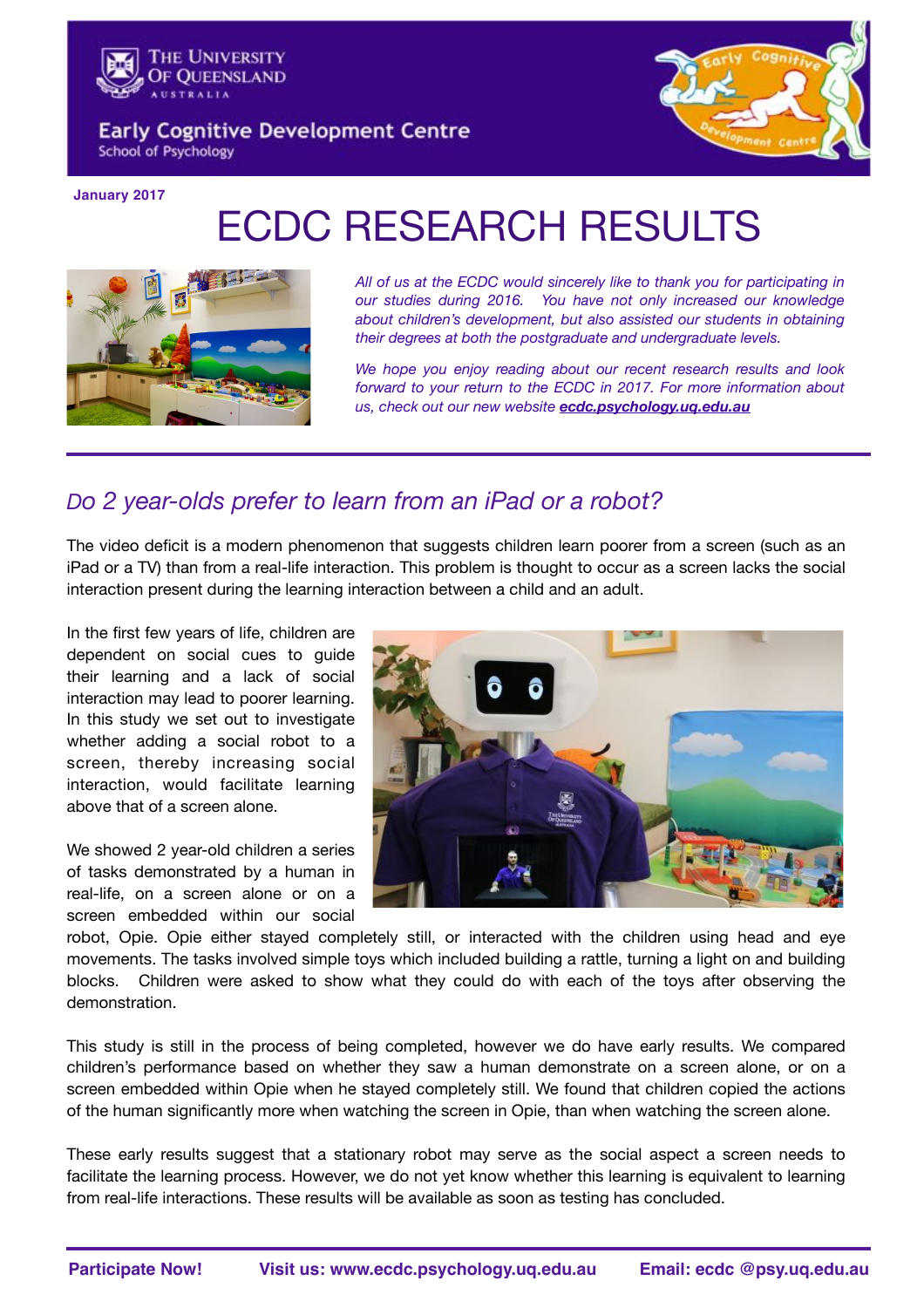## *Children with Autism spend less time playing alone following involvement in social engagement activities*

Autism Spectrum Disorder (ASD) is a pervasive neuro-developmental disorder that results in severe social and communicative deficits. It is therefore important that we work to develop simple yet effective interventions to promote social engagement in children with ASD.

The purpose of the study was to investigate the effects of a jointsynchronous hand-clapping intervention on the social engagement of children diagnosed with ASD. To do this, children were engaged in two activities, a simple joint-synchrony hand-clapping activity and an imitation-based game of Simon Says.



Our results indicated that children with ASD spent less time playing alone following engagement in the joint-synchrony and imitation interventions, and engaged in more eye contact following participation in the imitation intervention. The results therefore provide support for the use of both joint-synchrony and imitation interventions in promoting social engagement in children with ASD.

#### *How do 4 & 5 year-olds learn new emotions?*



As children, being able to understand how someone is feeling plays a vital role in social interactions. It has been suggested that one way in which children learn how to do this is similar to the strategies they use to learn a new word.

This study looked at how children use a process-ofelimination word learning strategy to learn a new facial expression, in comparison to how they learn a new animal and colour. 4 and 5 year-old children

were shown a handful of pictures that included a made-up facial expression, animal or colour. They were asked to play a series of selection, labelling, and sorting games with the pictures. In doing so it was predicted that children would use a process of elimination strategy to learn a nonsense word for the made up pictures.

We found that 5 year-olds used this strategy, whereas 4 year-olds didn't. This strategy helped children learn the animal, but was no more helpful when learning the facial expression.

## *6-12 month-olds tend to react to other infants displaying positive emotions*

In this study we were interested in the development of empathy in infants, through studying their precursory empathic responses. We showed 6-12 month old infants videos of other infants exhibiting a range of emotions, and observed their tendencies to mimic the facial expressions of the infant in the video and to check back with parents, as well as their attention to the videos.

We found that babies do not necessarily mimic the expressions seen in the video, but would check back frequently with parents when it came to positive emotions.

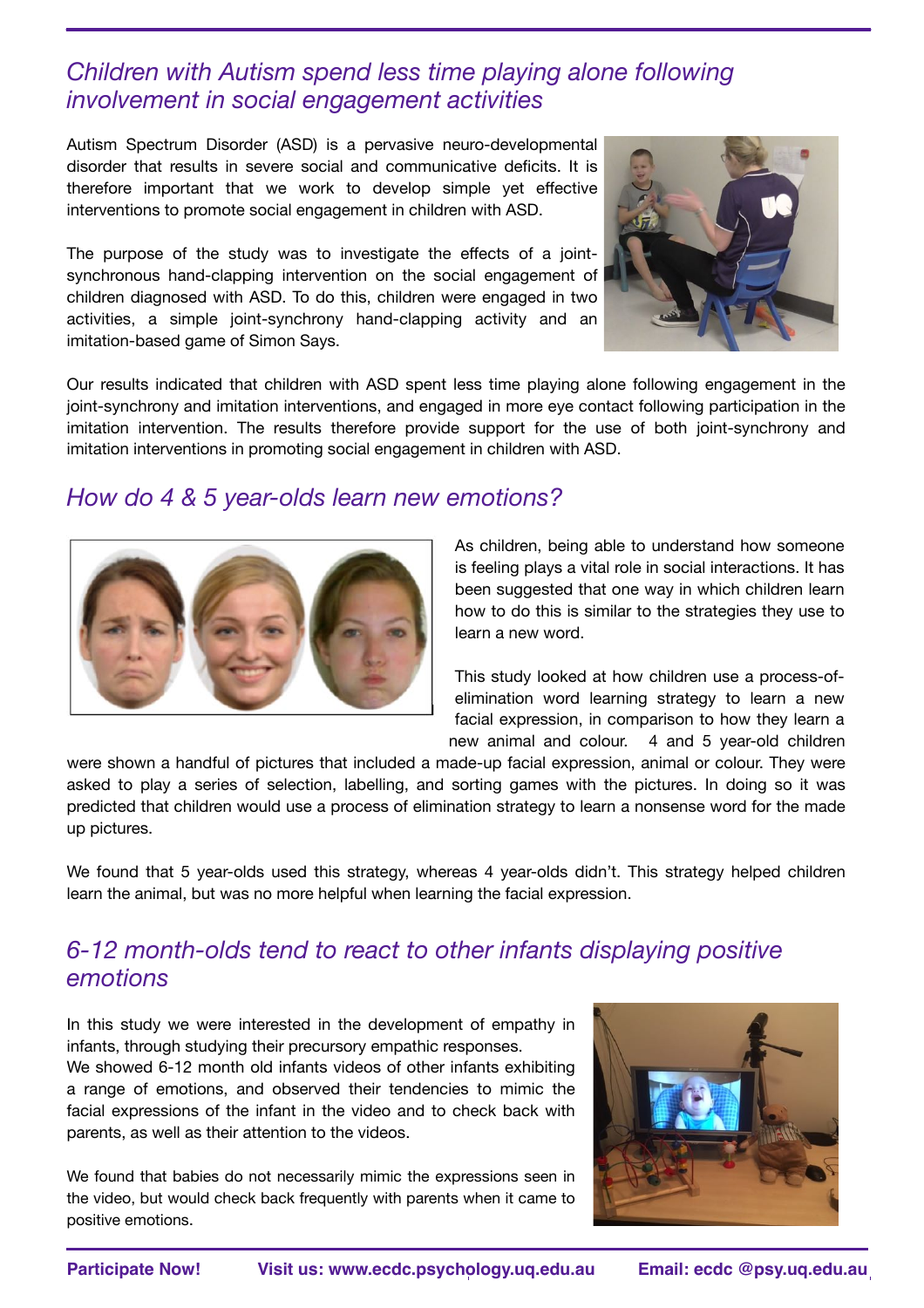#### *Babies are not born with the ability to imitate, however parents play an important role in their babies' development of this social skill.*

PhD student Siobhan Kennedy-Costantini has recently completed and submitted her PhD thesis "Very Early Social Behaviour in the Context of the Mother-Baby Relationship".

Many of you may know Siobhan from participating in a) our longitudinal imitation study or by participating in her PhD projects. Through various studies at the ECDC over the last 6 years, Siobhan has tested more than 250 newborn and toddlers! In her PhD research, she wanted to establish how parents help to influence the development of neonatal imitation.

To see how parent interaction might influence imitation, she had parents practice tongue poking, mouth opening or hand movements with their baby every day for two weeks.

She tested babies' imitation before and after to see if the parents' behaviour changed the way the babies



interacted. She found that babies whose parents who practiced tongue poking learned to imitate this gesture. The same wasn't found for babies whose parents practised mouth opening or hand movements.



To see how this tongue poking imitation learning might take place, she also ran an eye-tracking study. Parents either practiced tongue poking, played general face games or interacted normally with their baby daily for two weeks.

When the babies were about 2 months old they came into the labs at UQ to do an eye-tracking task.They saw videos of a baby and an adult relaxing or an adult poking out her tongue and opening her mouth. She found that all babies preferred to look at the faces over the coloured dots.

She also found that babies whose parents practiced tongue poking were significantly more likely to look more often and longer at the tongue poking video than the other babies.

This study shows that exposure seems to direct babies attention towards a tongue poking face and that through patent interaction this extra exposure and attention to this gesture might help babies learn to imitate.



Previously researchers have argued that babies are born with the ability to imitate. Siobhan's research did not find any evidence to support this. Instead her research suggests that parents play an important role in their babies' development of this very important social skill.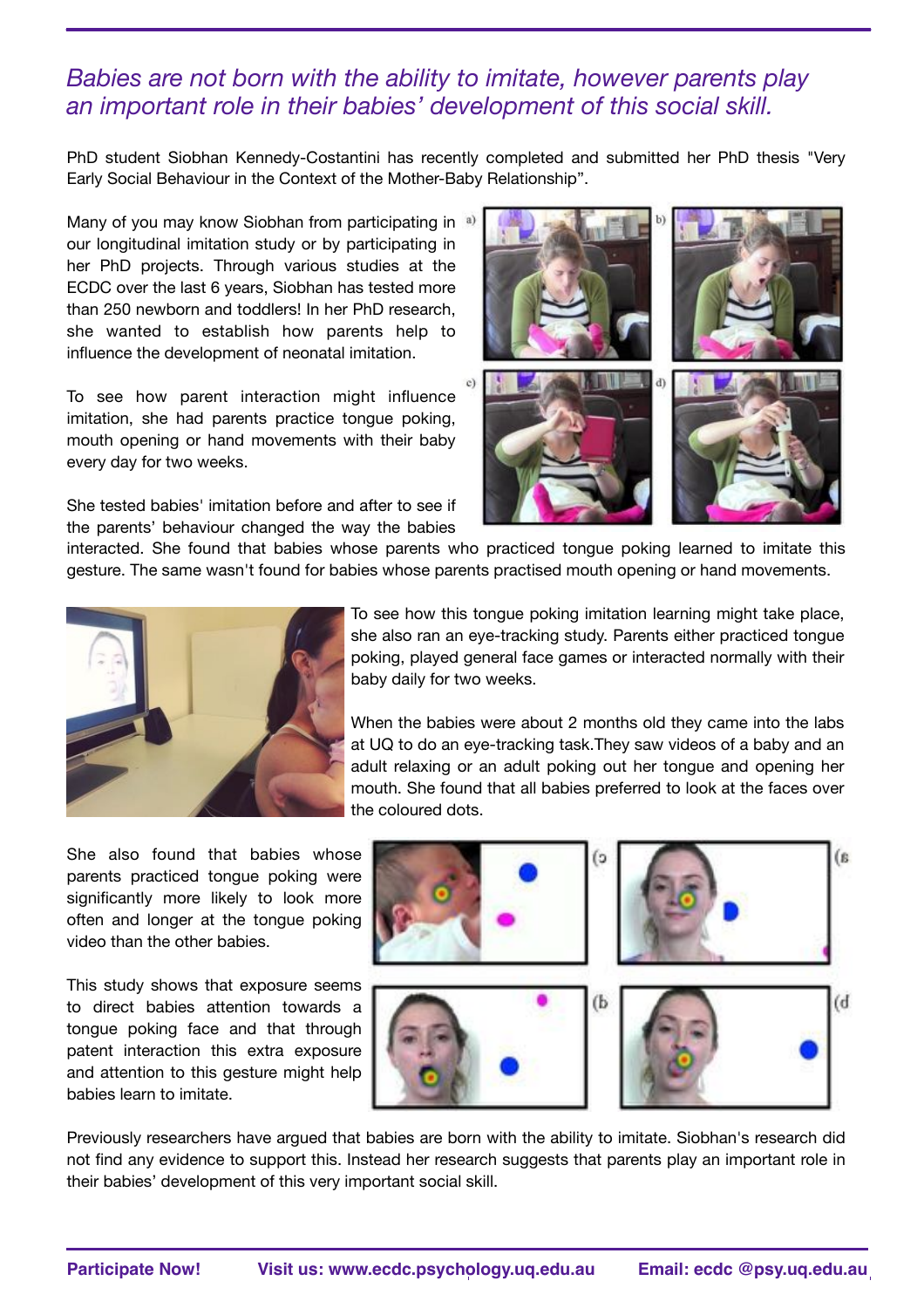# *Most 4 year-olds may not be willing to help others if it means they will go without*

It is well established that children engage in helping behaviours from an early age, and will spontaneously offer altruistic help to others. Raising children in an environment that encourages compassion and helping others could benefit childhood physical, mental, and social wellbeing. However, of the altruism research which has been done to date, none has focussed specifically on compassionate

helping (i.e., altruistic helping in response to the distress or suffering of another). Additionally, the extent to which children will reliably help others when there is a personal cost involved in doing so, remains unknown.

The aim of the study was to determine whether children display compassionate helping, and whether this behaviour would be affected if children incur a cost for doing so. 4 year-olds were presented with three novel tasks, in which the child and a puppet had the opportunity to win a sticker by completing their respective version of the same tasks. Each time, the puppets were unable to complete their tasks due to missing resources.





The demeanour of the puppets would appear to be either upset or not upset at the fact they couldn't complete their tasks. Some children could provide help at no cost to themselves, whereas other children had a cost for helping the puppet.

The results of the study suggest that while children are strongly motivated to provide compassionate help to others, this response may be blocked when helping has a personal cost. When helping is costly, 4-yearold children may be unable to ignore their self-interests as easily, and find it difficult to sacrifice the opportunity to receive a reward in order to help another.

#### *Preschoolers communicate with peers equally when they have shared or different goals*

Children show large improvements in their social skills during the preschool years. By age 3, they can imagine what others are thinking and they show more empathy when interacting with peers. We were interested in how preschoolers cooperated with a peer when both children had a shared goal and when they had unique goals.

Preschoolers were tested in pairs where both children were the same age and gender. In one condition the two children worked together to build a single castle using blocks, and in the other condition the two children worked to complete separate puzzles.

We found that children showed no difference in cooperative behaviours (including statements, questions, and requests) when they were working together with their peer or when they were working separately. This suggests that children's levels of communication in social interactions may be largely based on individual personality characteristics, rather than on the context of the interactions themselves.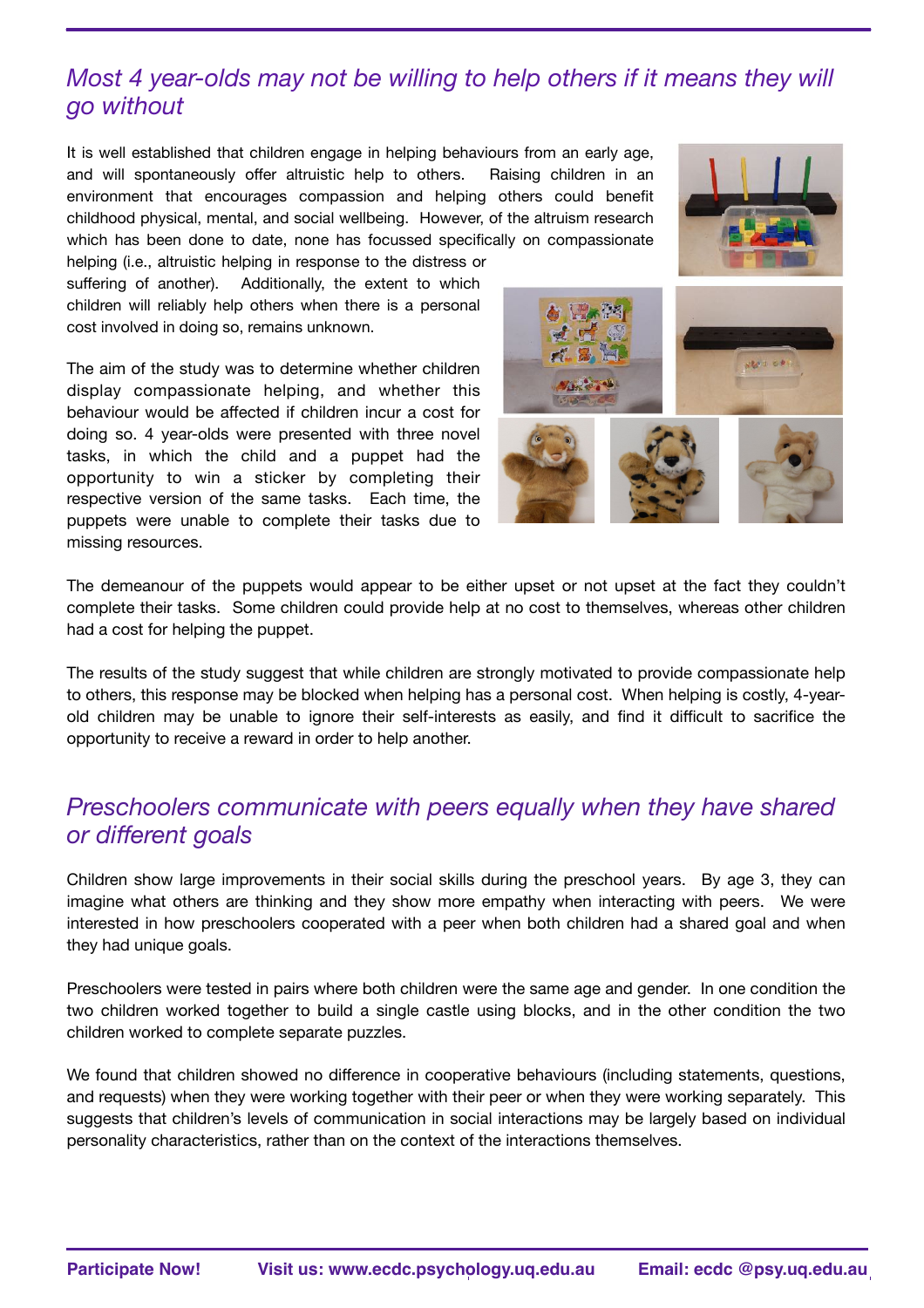## *3-6 year-olds are best at adding materials together to create a tool*

Humans are incredible tool users: the versatility and complexity of our tools are unrivalled in the animal kingdom. Children are very good at learning how to use tools from watching how their parents and other adults use them.

However, it appears that children are poor at creating tools on their own. We developed a task to examine whether children were better at creating some types of simple tools over others. We did this by providing children with the same problemsolving task 3 times, but giving them different tools each time that needed to be modified in a certain way to solve the problem.

Children were shown a sticker that was placed in the middle of a transparent horizontal tube. They were required to create a tool that was long and straight enough to fit into the tube and push the sticker out the other end. Children had to add three pieces of dowel together, subtract dowels away from a straight rod, or reshape an S-bend piece of rubber in order to create the straight rod needed for the task.



We collected data from children in Brisbane and children in Vanuatu to see how different cultural groups might solve these problems.

We found that children in both cultures were better at adding materials together to create the tool than subtracting parts away or reshaping the tool. This suggests that children have strengths in certain domains of tool-making over others. We have also tested children from South Africa, but their results are still being analysed.

#### *2 year-olds remember where objects are hidden but they don't 'mark' these locations like adults would*



In the classic children's story *Hansel and Gretel*, the characters leave a trail of breadcrumbs on a path so they can remember the way home. We were interested in whether twoyear-old children would also leave 'markers' to help themselves remember information in the future.

An experimenter hid an object under one of three containers and asked the children to wait before they could select the container where the object was. We were interested in whether they would point at or otherwise mark the container during the delay to help them remember.

Our results showed that children rarely used the pointing strategy and when they did use it they weren't more successful than when they didn't. Therefore, the ability to mark the environment to help yourself remember important information may not emerge until children are much older.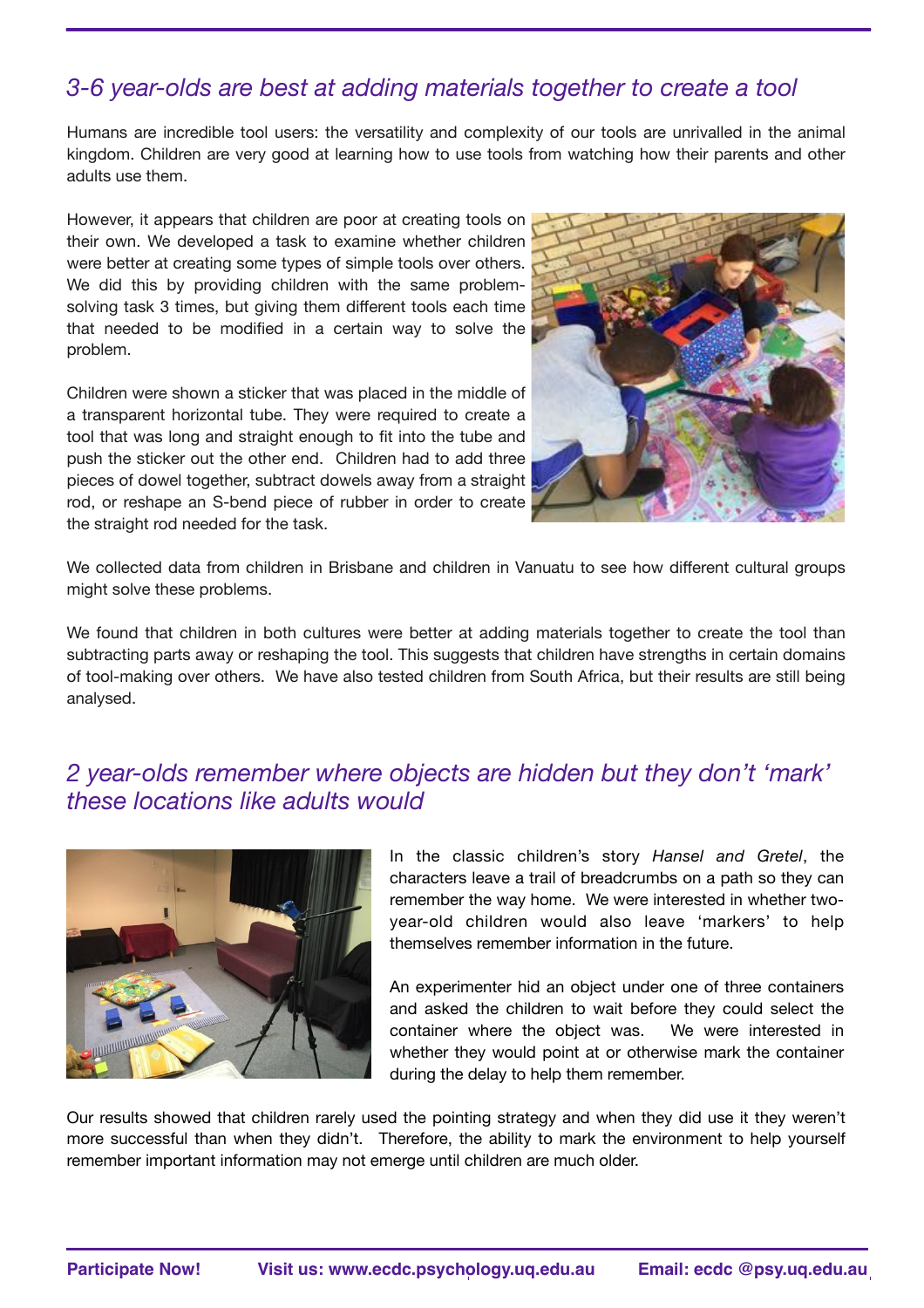#### *Are 4 year-old's choices to pursue future rewards affected by the certainty of attaining those rewards?*



As adults, we are often forced to choose between seizing a smaller, immediate opportunity or forgoing those to pursue a future preferred reward. When making these decisions, we are able to assess the likelihood of actually achieving those future rewards before deciding to do so or not.

This study was aimed to test whether 4 year-olds have the ability to switch between choosing larger, delayed rewards when there is a high chance of receiving them and choosing smaller, immediate rewards when there is a low chance of receiving larger, delayed rewards.

Children were presented choices between game spinners that had different chances of receiving stickers. In one task, children chose between a smaller, immediate reward with a high chance of winning and a larger, delayed reward with a high chance of winning. In another task, children chose between a smaller, immediate reward with a high chance of winning and a larger, delayed reward with a low chance of winning. Children were also presented a subsequent task where they chose between a smaller, immediate reward and a larger, delayed where both rewards were guaranteed if they chose them.

Contrary to predictions, 4 year-olds did not switch strategies between immediate and delayed rewards as expected. However, when compared to the task where both immediate rewards and delayed rewards were guaranteed, children chose to delayed rewards less when there was a low chance of receiving delayed rewards. This suggests that 4 year-olds may be starting to take future likelihoods into account when choosing to pursue preferred future rewards.

## *Preschool children copy more when actions are 'useless' and produced by everyone*

By the kindergarten years, most children have learned that people sing "Happy Birthday" and share cake whenever someone is having a birthday. But why are children so good at learning 'ritual' behaviours like this? Our research focused on two features of ritual behaviour that we thought might be important for children's learning.

We showed 68 preschoolers a number of ways to open three boxes. Before the demonstrations, children were either told that the box-opening actions were something that "only the experimenter did" or that "everyone did". After the boxes were opened, children either saw a clear goal being achieved (i.e., stickers being retrieved) or no goal achieved.



We found that children were more likely to copy the experimenter when their actions were something that "everyone did" and when there was no clear goal. Both of these factors were just as important as each other in children's copying behaviour. This suggests that children might easily learn the "Happy Birthday" song and other ritual behaviours when these behaviours have no obvious goal and they are produced by everyone.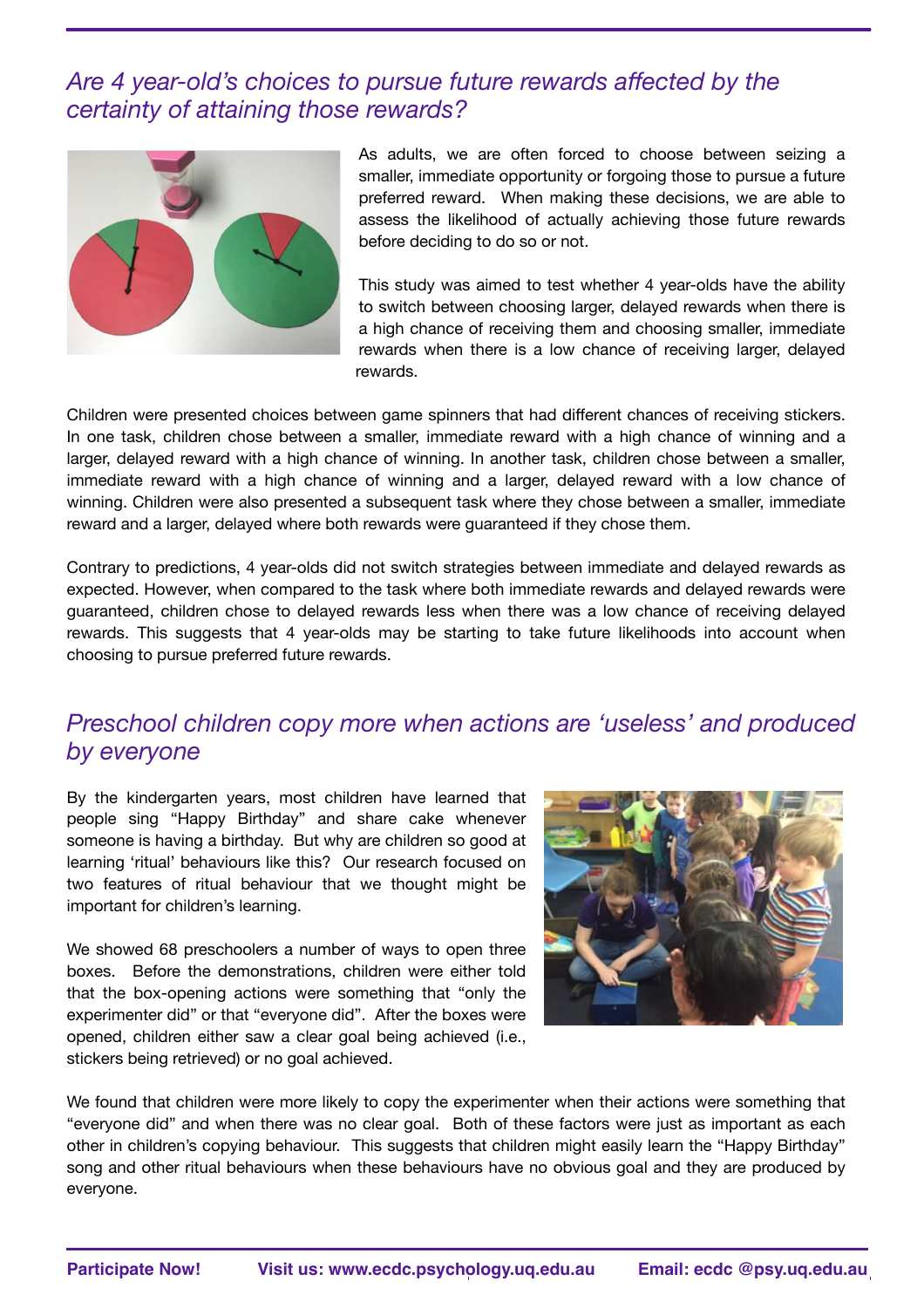# *7 year-olds struggle to identify risky situations in their environment*



As any parent knows, young children often fail to recognise dangers in their environment and end up injuring themselves, damaging household objects, or simply creating a big mess. While an adult knows to move a cup of milk sitting at the edge of a table, a child might just leave the cup there and knock it off with their elbow. This research aimed to find out when children first begin to recognise risky situations, both without help and when prompted by others.

We brought 5-7 year-old children (and some adults) into a room containing a number of risky situations (e.g., some wet paintings lying on the floor and a cup of paint on the edge of a table). We also showed the children some short videos depicting children engaging in risky behaviours, and checked if they knew what could go wrong.



Our results showed that even 7-year-olds found it difficult to identify risky situations and prevent poor outcomes (e.g., by moving the wet paintings on the floor), even when prompted by the experimenter. The 7-year-olds were able to spot about half of the potential risks, whereas the adults could identify around 80-90%. We will be conducting further work to identify what cognitive abilities children are lacking in such situations.

#### *2 year-olds find it easy to prepare for certain events but find it hard to prepare for uncertain events*

When you prepare for a future event, you might imagine that it could happen in more than one way. You may plan a pool party for your birthday but also make plans to move the event inside it case it rains. We were interested in how 2.5-year-old children reason about 'uncertain' future events like these, compared to 'certain' future events (like the sun rising tomorrow).

We built two very simple tubes - one shaped like a H and one shaped like a Y. The experimenter could drop bouncy balls into the top of the tubes so that they would fall out of the bottom. For the H-shaped tube, the outcome was certain – two balls always exited



from two exits at the bottom. For the Y-shaped tube, the outcome was uncertain – one ball could exit from the left or right side. After demonstrating both of these tubes, the experimenter gave children a chance to catch the balls.

We found that children typically prepared for two outcomes on the H-tube task (by placing hands under both exits when catching the balls), but they only prepared for one outcome on the Y-tube task (by placing one hand under the left or right exit). This suggests that young children can imagine and prepare for future events, but when those events are uncertain they may not be able to imagine more than one possible outcome.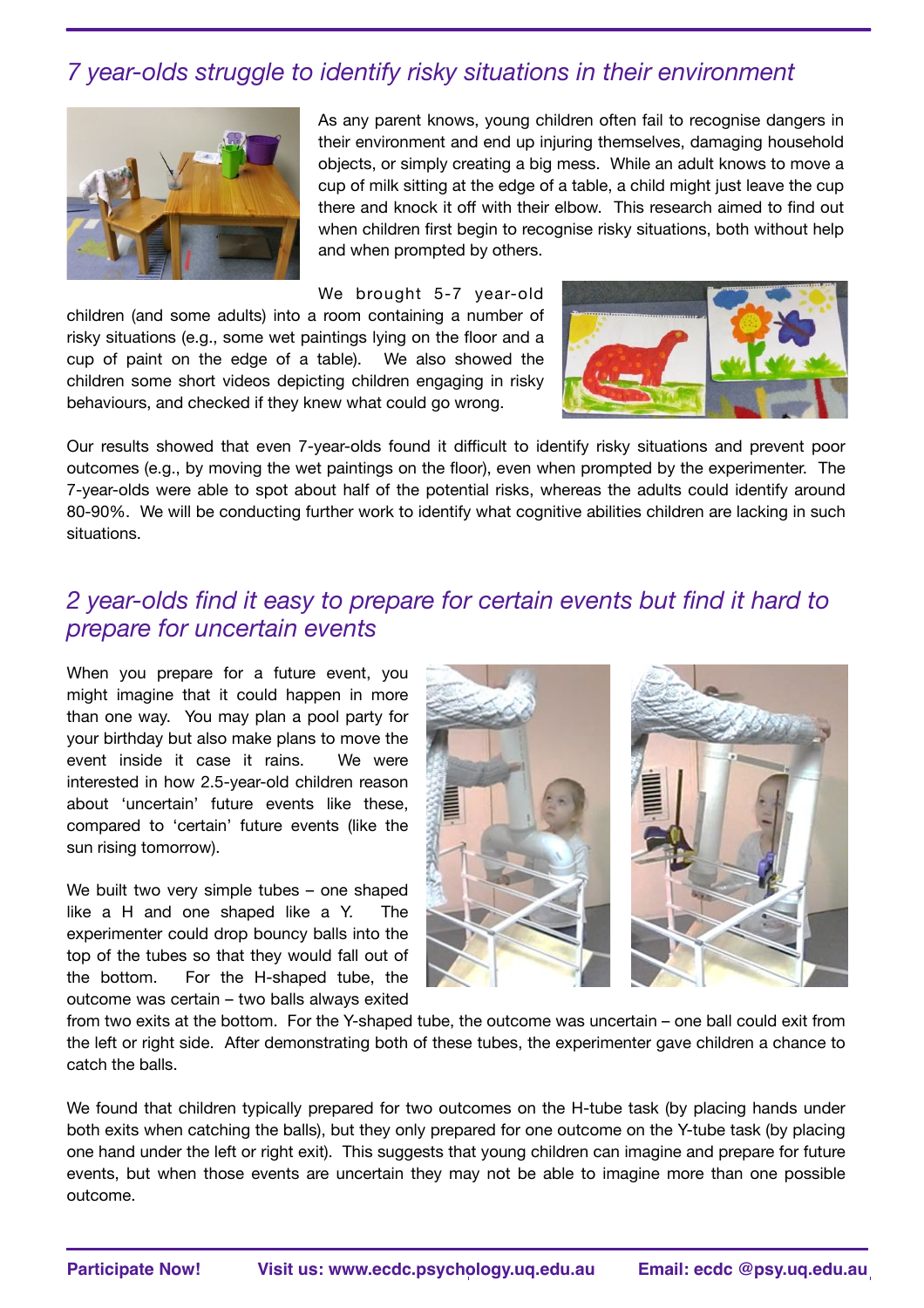#### *Can 3 to12 year-olds detect a change in rule, and update their behaviour correspondingly?*



We live in a dynamic world where everything around us is continuously changing. For this reason, we must be able to effectively and constantly make second-by-second decisions in order to optimise benefits and minimise losses associated with our behaviours. This ability to detect a change in rule, and update one's behaviour correspondingly is known as reversal learning.

Past research in adults has shown that, better reversal learning facilitated them to be more successful in dealing with relationship conflicts, better negotiators in the business context and were able to gain more compliance from others.

| <b>PUMP</b> |  |
|-------------|--|

This study aimed to examine the development of reversal learning and also whether it would predict social competence in children. Through the balloon-pumping game, we found that as children grow older they were better at learning the first rule of the game. However, they did not become better at detecting the second rule.

Plausible explanations to why we did not find that older children were better at detecting the second rule is because older children were also found to be more risk-taking in the task, and this behaviour may have hindered their ability to learn the second rule. Most importantly, this ability may still be developing through late adolescent years; therefore, future research with older children is required to build upon these findings.

#### *At 2 years of age, pointing may not help a child remember where a hidden object is*

This study was investigating whether 2 year-old children were capable of helping themselves remember the location of a hidden target object when a delay was introduced to a task, and whether doing so would help children pass the task at a higher rate. Specifically, pointing-like behaviours were watched for, with the thought that children may potentially use their arm as a symbol for what they thought about the location of the hidden object. This would be particularly interesting as it would imply children as young as 2 years-old were capable of monitoring their performance and employing a strategy to better ensure the correct retrieval of the hidden object.

However, it was found that children rarely employed pointing as a strategy to meet this end, and this behavioural strategy was neither consistently used among the children that did engage in pointing-like behaviours nor especially beneficial.

That is, pointing did not appear to help children pass at higher rates, such that children who did not point passed the tasks as frequently as those children who did. It also did not appear as though children were using their arm as a symbol in an actively employed strategy, and instead these behaviours were more likely preparatory in nature, where children were simply waiting to be told they could look for the hidden object. This opens up new research possibilities to explore when children begin to display and employ such strategies, and under what circumstances.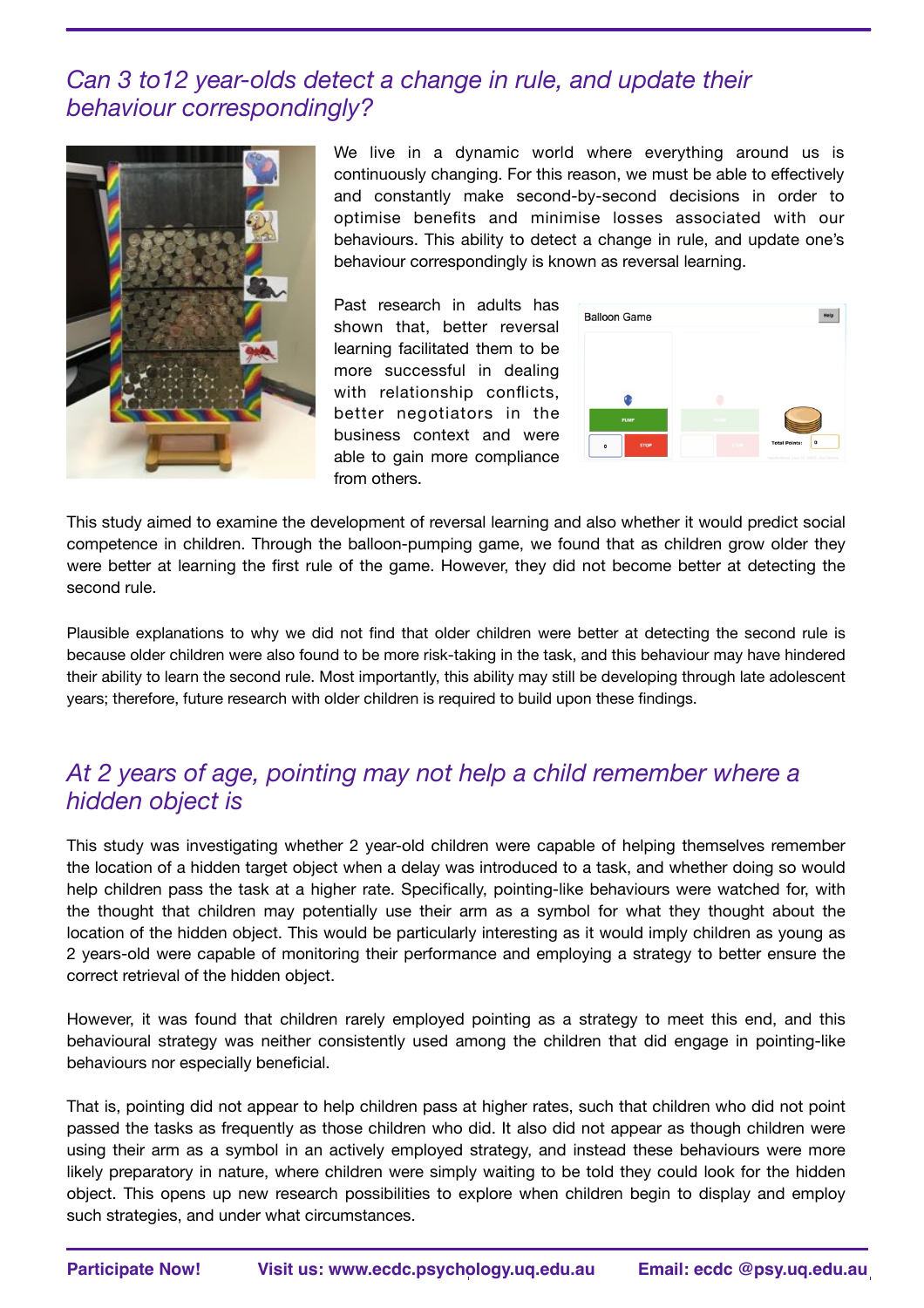# *7 year-olds recognise the importance of moral behaviour*

We know that children value moral behaviour and doing the right thing. We also know that children value group membership and loyalty.

This study sought to examine which was valued more strongly in children. In the experiment we assigned children to a group (red or yellow) and they saw their group and another group doing helpful or harmful things, such as sharing or not sharing their toys.

We then asked children a number of questions about which group they preferred, which group they wanted to be in and how much they felt the same as their group and asked them to share 5 stickers between the two groups.

We found that by 7 years of age, seeing a group member behave in a harmful way resulted in children liking the group less, feeling less similar to the group and no longer wanting to be in that group. However, children tried to share evenly with both groups, regardless of behaviour.In summary, we can see that moral behaviour matters to children and that their own actions reflect this concern.

#### *We compare 4 to 8 year-old farm and city children on their understanding about nature and the world around them*

Before children even begin attending school they are already learning about nature and the world around them. They start to develop an understanding about numerous biological concepts including what is inside the body, animals and their ecosystems, life and death, illness, and growth.

Previous research has shown that this knowledge can be influenced by children's everyday experiences. For example, the child's cultural group, the type and amount of contact they have with nature and animals, and how their parents talk to them, are all believed to influence children's biological knowledge. However, to date no research has looked at possible differences in biological knowledge

between children raised on farms and those raised in cities – especially in Australia where there are vast differences between rural and urban communities. Furthermore, while it is understood that parental communication and contact with nature influence the development of biological knowledge in young children, there is still a lot to learn about these influences.

This study compares city and farm children's understanding of certain biological concepts, to determine whether there is any difference in the type and amount of knowledge they possess. We ask young children (aged 4 to 8 years) questions about animal relationships, the topic of death as a biological event, and the biological facts covered by the Queensland school curriculum between kindergarten and year 4. We also ask parents to provide information about their child, including their experiences with nature, and how they communicate with their child about the topic of death (a biological concept almost exclusively taught to children by their parents or caregivers). This study will enable us to determine whether farm and city children differ in the amount and type of biological knowledge they acquire at different ages. It also enables us to gain new insights into the roles of parental communication and experiences with nature on children's understanding of biology prior to, and outside of, formal schooling. Furthermore, it will help us understand what aspects of everyday living can improve children's understanding of biology. This study is currently ongoing, and results will be available as soon as testing is finished.





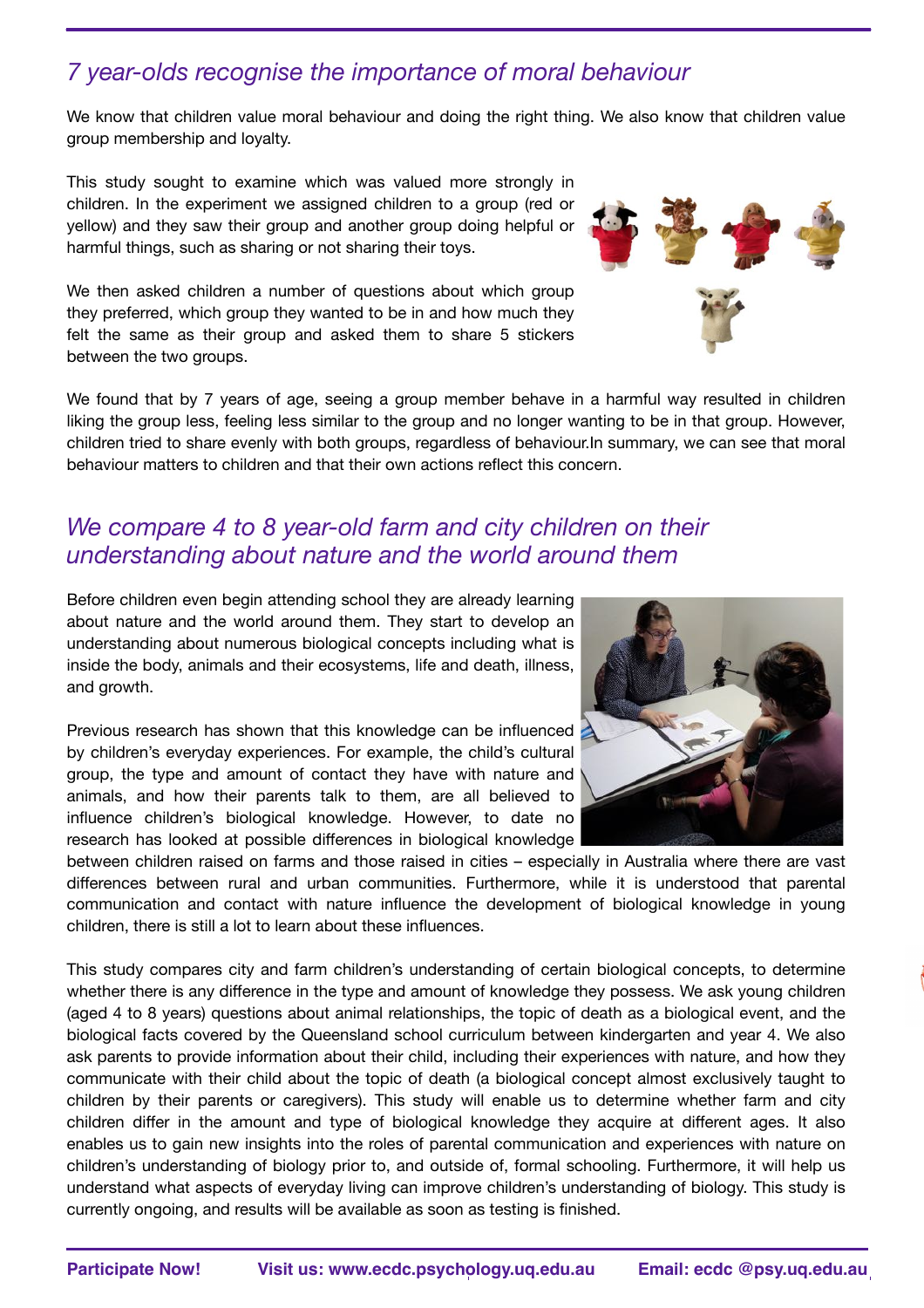## *4 year-olds are showing a critical shift in their ability to think about the future*

As adults we know the future is uncertain – this is, of course, the very basis of the concept of insurance! For example, we insure our homes, cars, holidays and even bodies 'in case of a rainy day' and indeed may even prepare for literal rainy days by taking both our sunglasses and an umbrella with us if we venture outside! Though we may not often think about it, foresight is an integral part of our everyday lives.



In this study we were interested in when and how children develop foresight – specifically the ability to prepare for multiple versions or outcomes of events in the immediate future. To test this, we presented 2 to 4 year-old children with a set of parallel tubes and told them we were going to play a catching game and that they should try to catch as many balls as they could. Over the course of 12 trials we would hold one ball at a time up between the tubes and wait for children to show a response (i.e. to cover one or both bottom openings) before dropping the ball into one or other of the tubes in a pseudorandom



order. The premise of this task was, that if children could 'foresee' that the ball could go either way, they would cover both openings in preparation. Afterwards, we presented children with a set of bonus measures examining their higher-order thinking, their ability to consider others' perspectives and their ability to switch between rules, to see how these things might relate to performance on the tube task.

We found that 2 to 3 year-old children tended to only prepare for a single outcome by covering one hole, while 4 year-olds were more likely to prepare for both. This suggests that a critical shift occurs between the 3rd and 4th years with regard to children's ability to think about the future. However, we failed to find any association between performance on the tube task and any of our bonus measures; suggesting that there is still further work to be done in determining the cognitive underpinnings of this ability!

#### *Does empathy motivate 6-13 year-olds to approve of white lies more than black lies?*



Even though lies are seen as morally and socially inappropriate, not all lies are created equal. Specifically, children above the age of 6 have been shown to judge white lies (those told to benefit another) as more appropriate than black lies (those told for selfish reasons). Furthermore, the relative difference in the approval of white versus black lies can vary from child to child.

This study investigated whether children's *empathy* is linked to their approval of white relative to black lies, as children who possess a greater ability to feel and understand how another person feels (i.e.,

empathy) may also approve of white lies due to their importance in protecting the feelings of others, over black lies (which are inherently selfish). Participants aged 6 to 13 years old were assessed on their level of empathy, and evaluation of white and black lies told by fictional story characters.

Overall, results showed that children who were more empathic also reported greater approval of white lies, but not for black lies. This relationship was present regardless of age. This established preliminary evidence for empathy as a crucial factor in the way we judge different lies, and may have potentially farreaching implication into domains where the consequences of lies are especially dire.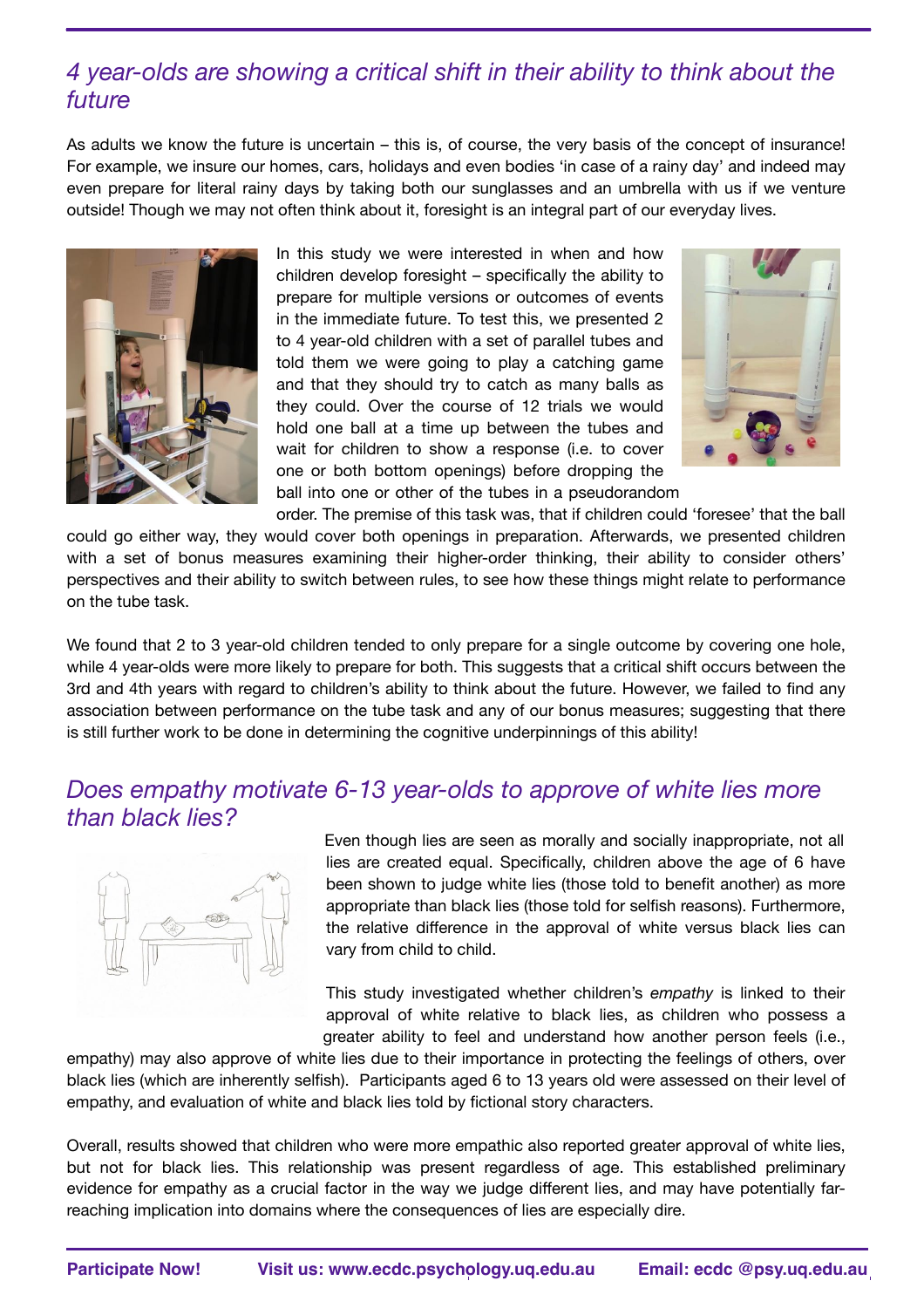# *Do 3 to 6 year-old monolingual and multilingual children learn the same?*

Names and shapes are an important part of our everyday learning. When we encounter a new object, we generally rely on the object's shape to figure out what we think it is. Additionally, when someone tells us the name of an object, we rely on that name to learn about the object. For example, a child encounters a new dog-like animal for the first time and relies on the shape of the animal to determine that it is a dog. However, when the child is corrected by her mother and told that the animal is in fact called a wolf, the child will rely on the name given to learn about this new animal.

We aimed to investigate whether mere exposure to additional languages influenced children's approach to learning.In this study, 3- to 6-year-old monolingual and multilingual children were presented with a picture and video of an object on an iPad. A new object was then brought out, which either had the same name or the same shape to the object on the iPad. We were interested to see whether children would learn to group the new object in the same category as the iPad object based on the objects' name or shape.



The results showed that both monolingual and multilingual

children relied on shape when learning to categorise the new object. This suggests that maybe monolingual and multilingual children do not differ in the way they approach learning. Alternatively, mere exposure to additional languages might not be enough to tease apart the differences in learning for monolingual and multilingual children.

#### *7 to 12-year-old children are able to think about future tasks and will set reminders for themselves*

Prospective memory (PM) refers to memory for future tasks and this has been shown to develop throughout childhood. This study aimed to determine what conditions would lead children to set themselves external reminders in prospective memory tasks.



A computerised prospective memory task was presented to 62 children, aged 7-12 years old. Children were presented with 10 numbered circles and instructions to drag these circles in numerical order to the bottom of the screen. They were then told that each trial would include different, specific instructions for either one or three different circles to be dragged elsewhere (e.g. "Please drag 5 to the left").

In phase 1 of the task, the circles could not be moved out of order. In phase 2, however, children could move the target circles out of order to create reminders for themselves.

We found that children set themselves external reminders and that these reminders increased their performance in the task. We also found that older children were more likely to set themselves reminders on the more difficult trials and completed the easy trials unaided.